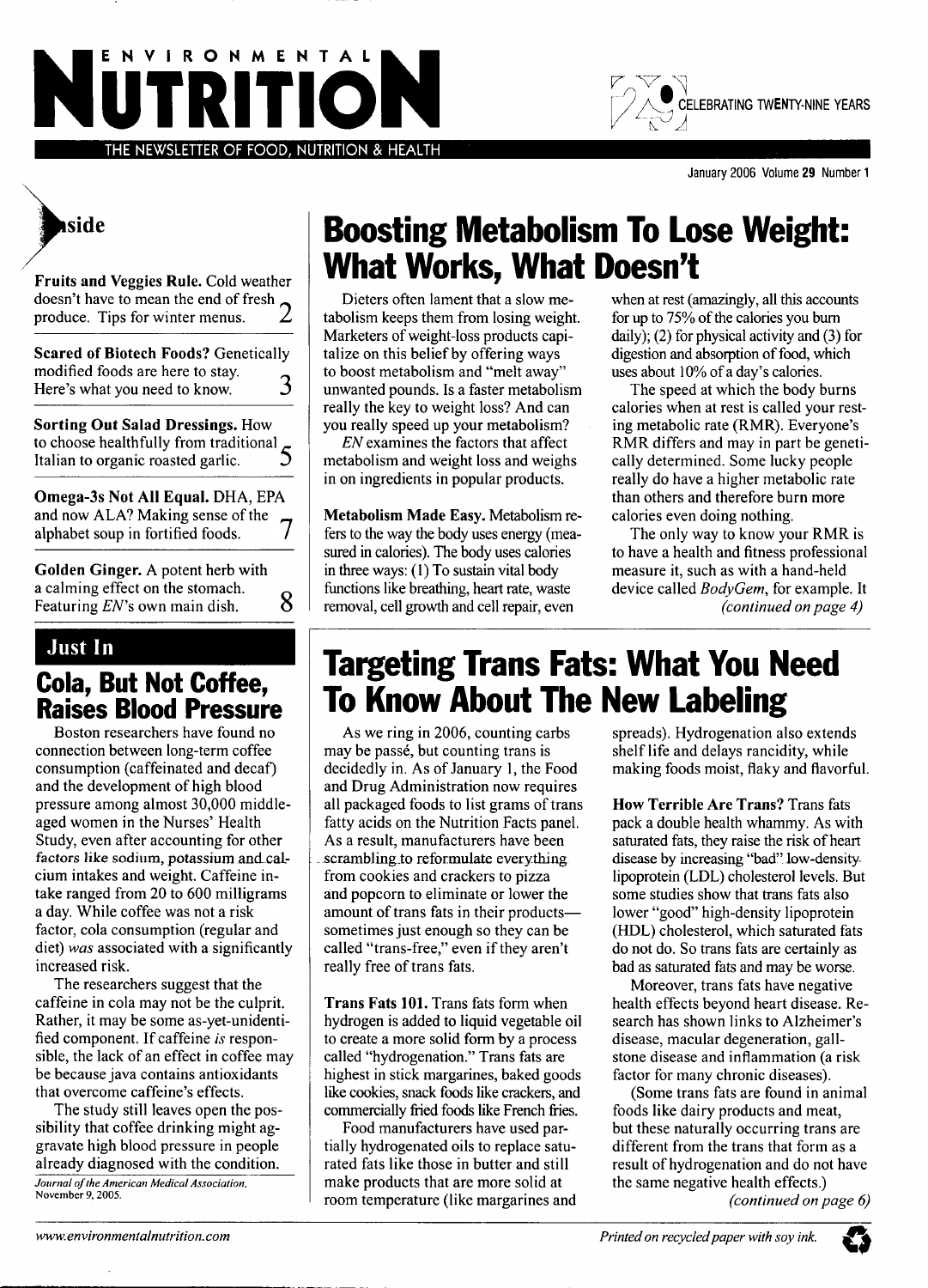# **Boosting Metabolism: What Works, What Doesn't**

#### *(continued trom page 1)*

measures oxygen consumption, which reflects the rate at which your body burns calories. Cutting calories below your RMR is not smart, because your body then shifts into starvation mode, lowering your metabolic rate even more.

*"Strength training slows the muscle loss of aging, which helps boost metabolism."*

So even if you are eating less, it can actually be harder to lose weight, because your body is fighting to conserve the energy it has stored in body fat.

Here's what you need to know about metabolism and its effect on weight loss:

**A is for Activity.** People who exercise regularly bum more calories and have more muscle mass than those who are less active. Aerobic exercise, like brisk walking and swimming, bums calories, while strength training slows the inevitable muscle loss associated with aging, which helps boost metabolism.

It's often reported that aerobic and resistance exercise increase metabolism not only while you're exercising, but for several hours afterwards as well. This increase in metabolism is not sustained long-term, however. High-intensity resistance training may have the greatest effect on metabolic rate postexercise, but there are no studies linking the aftereffects of activity with significant weight loss.

**Get Your ZZZs.** How long you sleep may affect hormones that regulate appetite and body weight. The large, ongoing Wisconsin Sleep Cohort Study found that people who sleep less, weigh more.

Sleeping only four to five hours a night—instead of the recommended seven to eight—alters levels of the appetite-regulating hormones leptin and ghrelin, leading to increased appetite. These hormonal changes combined with having more awake time to eat and feeling too tired to exercise all contribute to weight gain.

**Carbs vs. Protein.** The Atkins Diet, South Beach Diet and others like them maintain that low-carbohydrate diets offer a metabolic advantage over low-fat diets by burning more calories for energy.

The weight loss seen with these diets is more the result of high protein than low carb, according to Dale Schoeller, Ph.D., of the University of Wisconsin at Madison. In fact, a recent review of studies that he authored found some evidence of a very slight metabolic advantage for high-protein diets. Protein increases satiety, helping dieters stick to low-calorie diets. And protein may slightly blunt the fall in resting metabolism that occurs with weight loss. Still, what matters most is calories.

"The vast majority of weight loss is explained by how much people cut calories and how much they exercise," says Schoeller, "not by changing the percentage of carbohydrates, protein or fat in their diets."

**Do Supplements Help?** Many weightloss supplements marketed to increase metabolism contain stimulants like caffeine, guarana, yerba mate or bitter orange (see sidebar). Stimulants speed up metabolism by increasing heart rate. Unfortunately, they can also produce side effects like insomnia, anxiety, heart palpitations and elevated blood pressure.

*One-A-Day WeightSmart* claims to "enhance metabolism" with epigallocatechin gallate (EGCG), a natural extract of green tea, and with extra levels of "metabolism-promoting" chromium and B vitamins. Research to back up these claims is scarce and typically comes from small studies with small effects. For example, in an oft-cited 24-hour study of 10 people, resting metabolism increased 4%—about 75 calories a day—in participants given 270 milligrams of EGCG and 150 milligrams of caffeine. But the typical 30 to 40 milligrams of EGCG in weight-loss supplements and vitamins, like *One-A Day WeightSmart,* may not even be enough to be effective.

### **Safe Ways to Raise Your Metabolism.**

*EN spoke* with Lyssie Lakatos, R.D., and Tammy Lakatos Shames, R.D., authors *of Fire Up Your Metabolism: 9 Proven Principles for Burning Fat and Losing Weight Forever* (Fireside, 2004). They offered these metabolism-boosting tips:

- Do 30 minutes or more of aerobic activity at least four to five times a week. Try brisk walking, biking or dancing to burn calories and get your heart pumping.
- Strength-train three times a week to increase your lean muscle and the rate

at which your body burns calories.

- Don't wait more than five hours between meals (except at night). Skipping meals can slow your metabolism and deprive you of needed energy.
- Eat breakfast to wake up your metabolism after a night's sleep. Having breakfast gives you energy and helps prevent overeating at your next meal.

—*Adrienne Forman, M.S., R.D.*

#### **Supplement Ingredients That May Boost Metabolism**

Many supplements claim to boost metabolism. Do they? Are they safe? Here's the lowdown on ingredients in popular supplements:

**Bitter Orange/Synephrine {Citrus auran***tium*)—Extract of Seville oranges; stimulant; works on receptors in fat tissue; safety uncertain; similar chemicaliy to ephedrine.

**Caffeine**—Stimulant; increased metabolic effect lasts about three hours; works via proteins in fat tissue and receptors in brain; less effective in very overweight people.

**Cayenne/Capsaicin (Capsicum fwtescens}—** Used in Ayurvedic medicine; may decrease body fat by increasing oxygen consumption.

**EGCG/Green Tea (Camellia sinensis)—Anti**oxidant extracted from green tea; increases metabolic effects of caffeine; may work via effect on enzymes and fat absorption.

**Ephedrine/Ma Huang {Ephedra sinica)**— Stimulant; increases heart rate and blood pressure; works on brain and proteins in body fat. Linked to 17 deaths; now banned in the U.S. in diet supplements.

**Forskolin** (*Coleus forskohlii*)—Extract from mint family, used in Ayurvedic medicine; decreases blood pressure; may increase muscle with no weight change.

**Guarana—**Stimulant; effects courtesy of its caffeine content (see above).

**White Willow Extract/Salicin {Satix alba)**—Reduces inflammation, which may be linked to weight gain; increases effects of caffeine and ephedrine.

Yerba Mate (Ilex paraquariensis)—Stimulant similar to caffeine; increases blood pressure; safety uncertain in large amounts or if combined with caffeine or bitter orange.

Yohimbine (Pausinystalia yohimbe)— Stimulant may suppress appetite by blocking brain receptors; may lower blood pressure.

**Note: EN does not endorse weight-loss supplements because, as a rule, ingredients that are effective tend to boost metabolism only slightly and can be risky.**